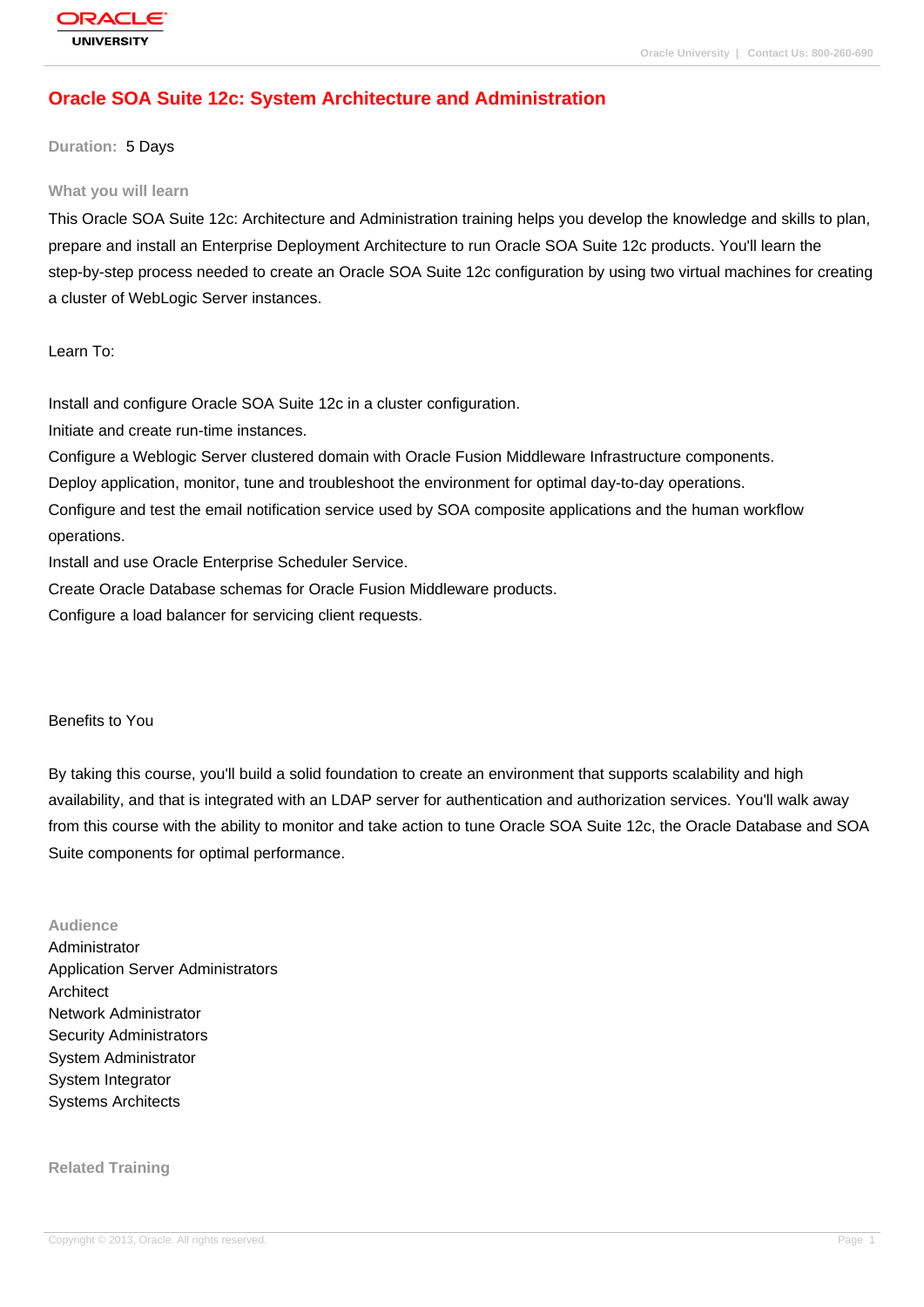#### **Course Objectives**

Configure a Weblogic Server clustered domain with Oracle Fusion Middleware Infrastructure components

Extend the WebLogic Cluster with Oracle SOA Suite 12c

Deploy, test, and troubleshoot SOA composite applications

Monitor and take action to tune Oracle SOA Suite 12c, the Oracle Database, and SOA Suite components for optimal performance

Configure a Load Balancer for servicing client requests

Integrate an LDAP Server for authorization and authentication

Extend the Weblogic Domain to include Oracle Enterprise Scheduler Service

Plan and design an Enterprise Deployment SOA architecture

Create Oracle Database schemas for Oracle Fusion Middleware products

Install Oracle Fusion Middleware Infrastructure 12c software

Install Oracle SOA 12c software

#### **Course Topics**

#### **Introduction to Oracle SOA Suite 12c Administration**

About Service-Oriented Architecture (SOA) concepts Overview of Oracle SOA Suite 12c products Exploring the road map for creating an Enterprise Deployment architecture

#### **Planning Oracle SOA Suite 12c Deployments**

Choosing an appropriate deployment topology Preparing the network environment and file system for Oracle SOA Suite 12c Preparing and planning the database strategy Planning an SOA deployment topology based on the Enterprise Deployment architecture reference model Planning an architecture for scalability, high availability, and failover

#### **Installing Oracle SOA Suite 12c: Creating the Fusion Middle Infrastructure**

Choosing the type domain and installation approach Installing Oracle Fusion Middleware Infrastructure software Creating the Oracle Database schemas for Oracle Fusion Middleware Infrastructure Creating a WebLogic Domain with Oracle Fusion Middleware Infrastructure Configuring WebLogic Server to use an external LDAP server for authentication and authorization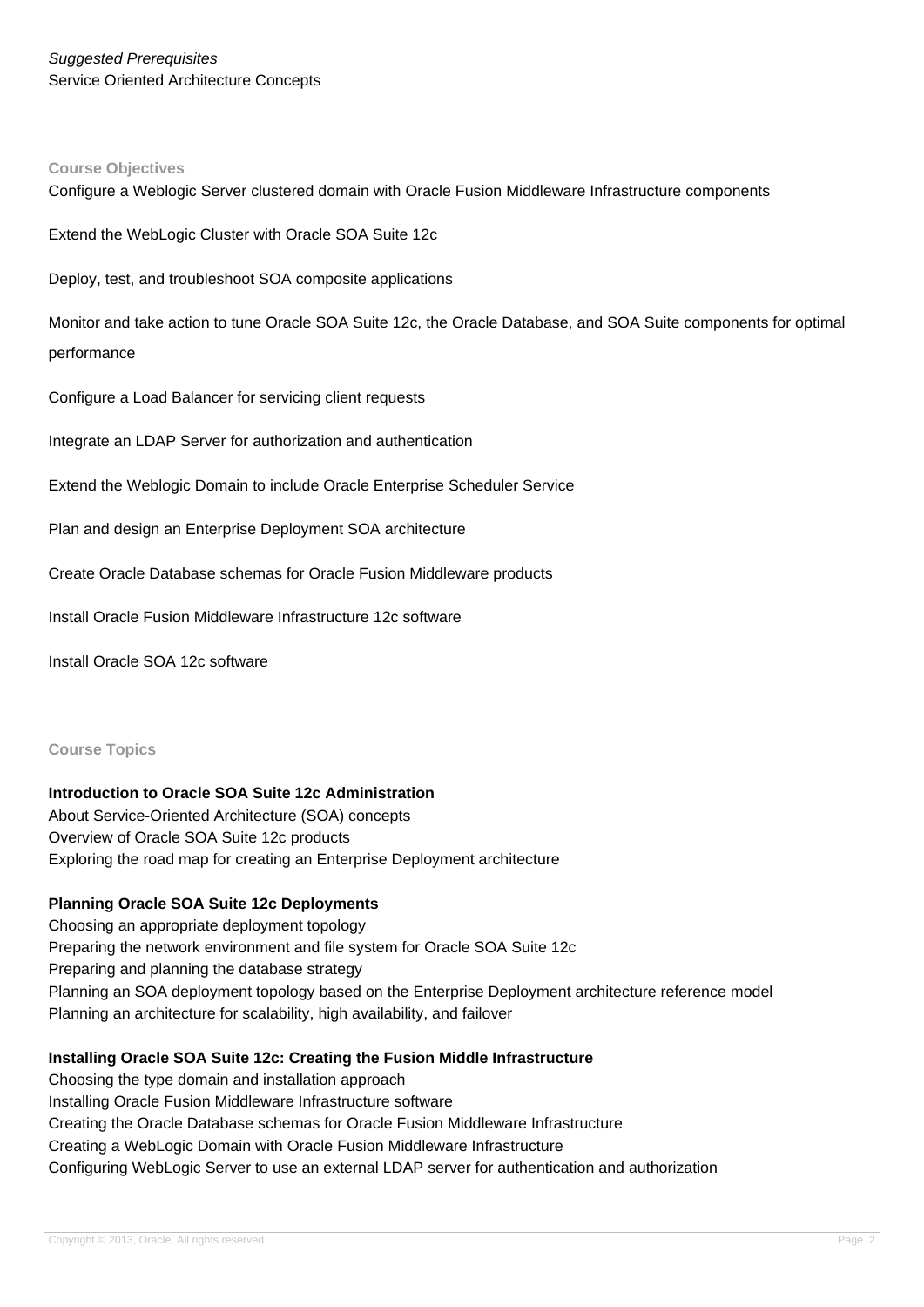#### **Installing Oracle SOA Suite 12c: Extending the Domain with Oracle SOA Suite**

Managing web-tier installation and configuration tasks Installing Oracle SOA Suite 12c Creating the Oracle Database schemas for Oracle SOA Suite 12c Extending the WebLogic domain with Oracle SOA Suite 12c components

## **Installing Oracle SOA Suite 12c: Configuring the Load Balancer for Enterprise Deployment**

Explain the load balancer configuration requirements for an Enterprise Deployment topology Create and configure a WebLogic Managed Server as a (software) load balancer

## **Configuring High Availability for Oracle SOA Suite 12c**

Reviewing the high availability architecture Scaling out an enterprise deployment topology Configuring high availability for the Administration Server Configuring JCA Adapter (File, Database, and JMS) Resources for SOA applications

#### **Fundamentals of Oracle SOA Suite**

Describing service-oriented architecture (SOA) Explaining how services communicate Describing the functionality of each type of Oracle SOA Suite 12c service component

## **Deploying and Testing SOA Composite Applications**

Deploying a Composite application by using Ant tools Deploying and Testing Composite applications by using Oracle Enterprise Manager Tracking Message flow through a Composite Application Deploying a Composite application using Ant tools and Oracle Enterprise Manager Describing a Composite application package and its dependencies

## **Managing Composite Applications and Their Life-Cycle**

Deploying new versions of a Composite application Creating partitions and deploy Composites to those partitions Identifying Composite application dependencies Managing the Composite application life-cycle using configuration plans and global token variables

## **Monitoring and Managing Instances, Service Components, and Service Engines**

Configuring Logging, Audit Levels, and Sensors Managing Faults in the Error Hospital

## **Managing Business Events**

Describing Business Events and the Event Delivery Network Managing events using Oracle Enterprise Manager

## **Configuring and Testing Oracle User Messaging Services**

Introduction to Oracle User Messaging Services Configuring Oracle User Messaging Services

## **Troubleshooting and Tuning Performance of Oracle SOA Suite 12c**

Designing a tuning methodology Identifying top areas that require tuning Monitoring and tuning Oracle SOA Suite by collecting performance information and using diagnostic tools Configuring selective tracing Troubleshooting common problems